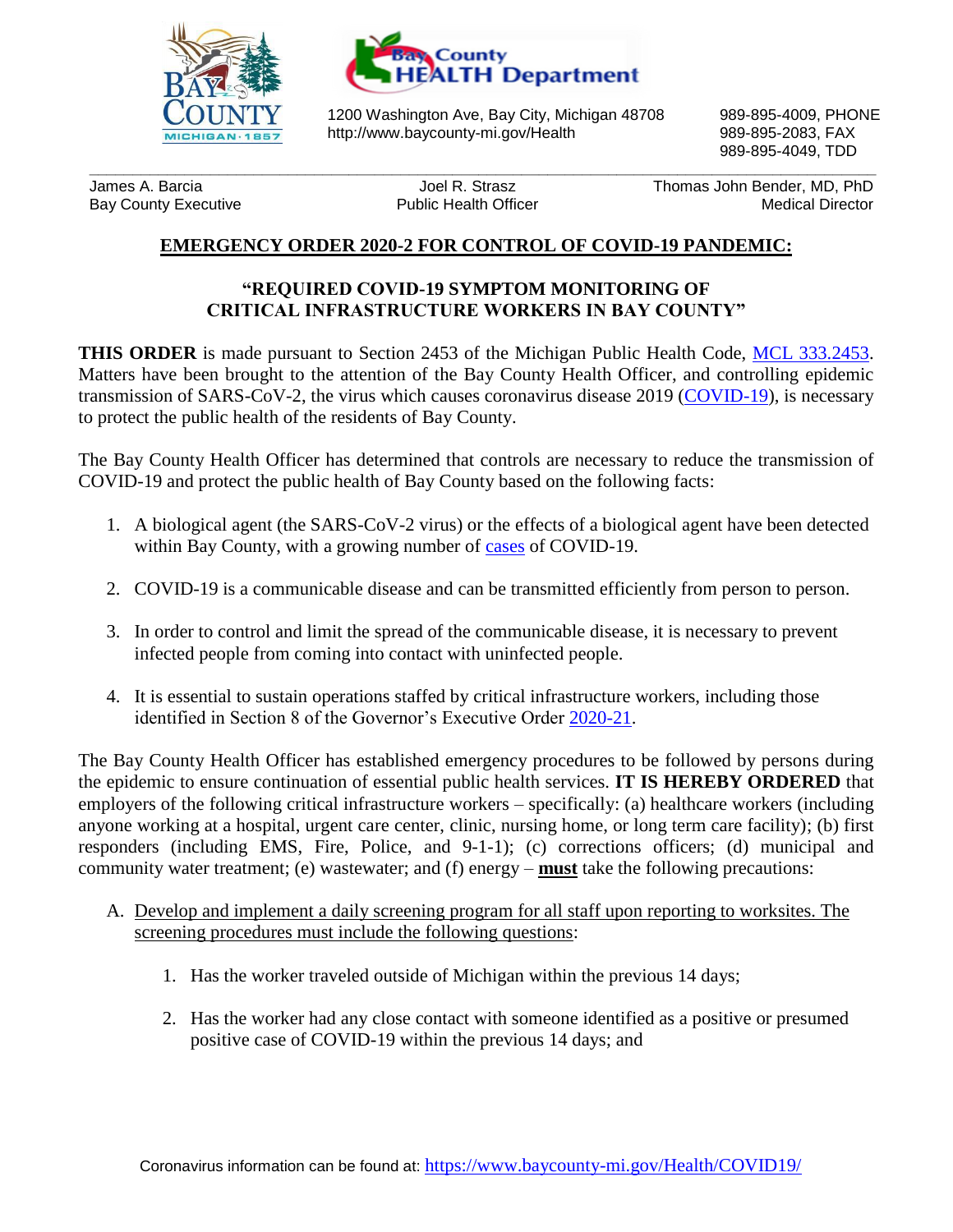- 3. Does the worker exhibit or report any new onset symptoms consistent with COVID-19 including, but not limited to:
	- (a) measured temperature  $\geq 100.4$ °F (or  $\geq 100.0$ °F for healthcare workers);
	- (b) subjective fever (sweats and/or chills);
	- (c) cough;
	- (d) shortness of breath;
	- (e) sore throat;
	- (f) acute loss of sense of smell; and/or
	- (g) diarrhea.

## *\*When a touchless thermometer is available, a temperature check is strongly recommended in lieu of verbal confirmation of lack of fever.\**

- B. Any "yes" response to the above screening questions requires the worker to be excluded from the worksite (but not necessarily from work, if telecommuting is an option) for the following time periods:
	- 1. 14 days following travel unless that travel was due to commuting from a home location outside of Michigan. "Commuting" is defined as traveling a distance between one's home and work on a regular basis;
	- 2. 14 days if the worker had close contact with a positive or presumed positive case of COVID-19. "Close contact" can occur by:
		- (a) having direct contact with infectious secretions (i.e., sputum, serum, blood, and respiratory droplets) from a person with COVID-19; and
		- (b) being within 6 feet of a person with COVID-19 for a prolonged period of time while not wearing recommended personal protective equipment (PPE);
	- 3. At least 7 days have passed since the worker's symptoms first appeared;
	- 4. At least 3 days (72 hours) have passed since the worker's recovery. "Recovery" is defined as resolution of fever without the use of fever-reducing medicine AND resolution or substantial improvement in respiratory symptoms (e.g., cough, shortness of breath).
- C. A healthcare worker who has had a known high-risk exposure to a positive or presumed positive case of COVID-19 but remains asymptomatic can keep working. Consistent with [guidance](https://www.michigan.gov/documents/coronavirus/Interim_HCP_Guidance_03.21.2020_684474_7.pdf) from the Michigan Department of Health and Human Services (MDHSS), there is no requirement for a 14 day quarantine period of healthcare workers with high-risk exposures in the setting of sustained community transmission.
- D. Publish this order so that it is visible to all workers.